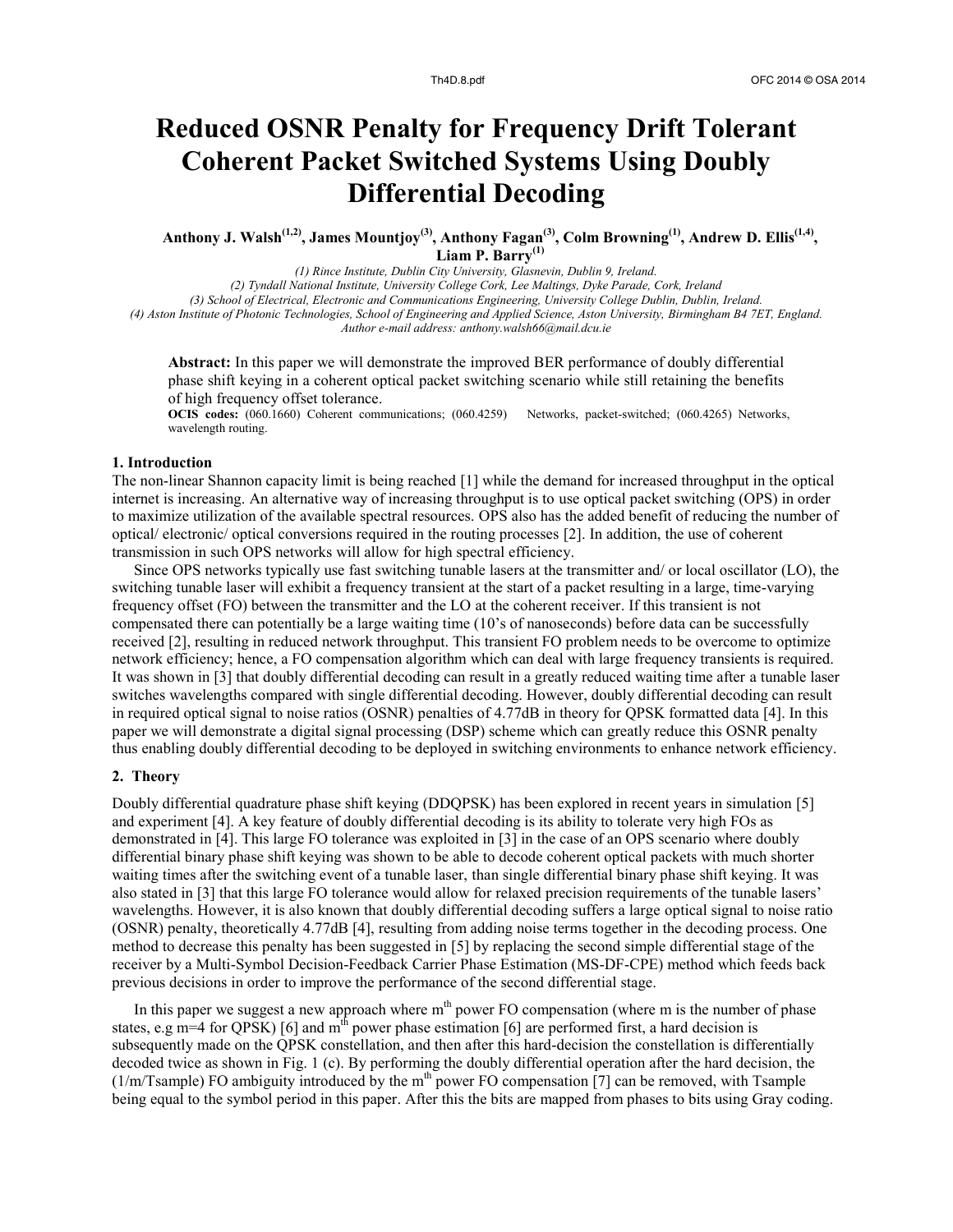The decoding methods used for (a)  $m<sup>th</sup>$  power single differential quadrature phase shift keying (SDQPSK), (b) simple DDQPSK and (c)  $m<sup>th</sup>$  power DDQPSK are shown in Fig. 1 below. Note that for  $m<sup>th</sup>$  power DDQPSK the FO compensation has a slight variation where it tracks FOs as they drift over a (Symbol Rate)/(2m) boundary by unwrapping the estimated differential phase in the FO compensation scheme similar to what was suggested in [7]. It has been found in experiments that this method tends to produce twice as many errors as SDQPSK with less than 1dB penalty at a bit error rate (BER) of  $10^{-3}$ .



### **3. Experimental Setup**

Shown in Fig. 2 below is the experimental setup for demonstrating the performance of our proposed scheme. At the transmitter is a sampled-grating distributed Bragg reflector (SG-DBR) laser which is switched between two wavelengths (1541.4nm and 1547.5nm) by a (pre-emphasis free) square wave voltage source applied to one mirror section of the SG-DBR device. The switching laser stays on each wavelength for 500ns. A polarization controller (PC) alters the polarization of the transmitted carrier to optimize it for modulation with the IQ modulator. The modulator is driven by electrically amplified data signals from a pattern generator with two level signals (one PRBS7 and its delayed inverted form) so that 10GBd QPSK data can be transmitted. This is followed by a variable optical attenuator (VOA), then an erbium doped fiber amplifier (EDFA) which feeds into a 50/50 coupler. At the other input to the 50/50 coupler we introduce amplified spontaneous emission (ASE) noise from a high power EDFA, with the power being varied by a computer controlled VOA, and a 5nm filter was used to keep the spectral profile of the noise as flat as possible. One output from the coupler was fed into another VOA which was followed by an optical spectrum analyzer (OSA) used to automatically measure the OSNR of the signal. The other output from the coupler was fed into a 2nm filter to remove ASE noise. This was followed by a PC to optimize the polarization of the signal input to the polarization-diverse coherent receiver. The LO was a low linewidth tunable laser source which was passed through a polarization controller before being fed into the LO input of the polarization diverse coherent receiver.



versus OSNR

In order to measure BER vs. OSNR, the signal power was determined to be the power of the transmitting laser in its static state measured at its peak by the OSA. During the experiments the level of loaded ASE noise was varied by a computer controller VOA. The level of noise was measured by the OSA with 0.1nm resolution and was used in conjunction with the static signal power level to calculate the OSNR (this has been compared with static transmitter measurements which give similar BER versus OSNR measurements). The QPSK beat signals were captured by a 12.5GHz analogue bandwidth real time scope which had a sampling rate of 50Gsamples/s. A photodiode (PD) and oscilloscope were used to monitor the optical eye of the QPSK signals to ensure the DC bias points of the IQ modulator were correct. There were 11 averaging points used in the m<sup>th</sup> power FO estimation algorithm and 11 points used in the m<sup>th</sup> power phase estimation algorithm (note this does not affect waiting time). The steady-state FO (i.e. the FO which is reached at the end of the packet) was changed for different measurements in order to show the tolerance of m<sup>th</sup> power DDQPSK to large FOs. However, even in the 0GHz steady-state FO case the transient FO